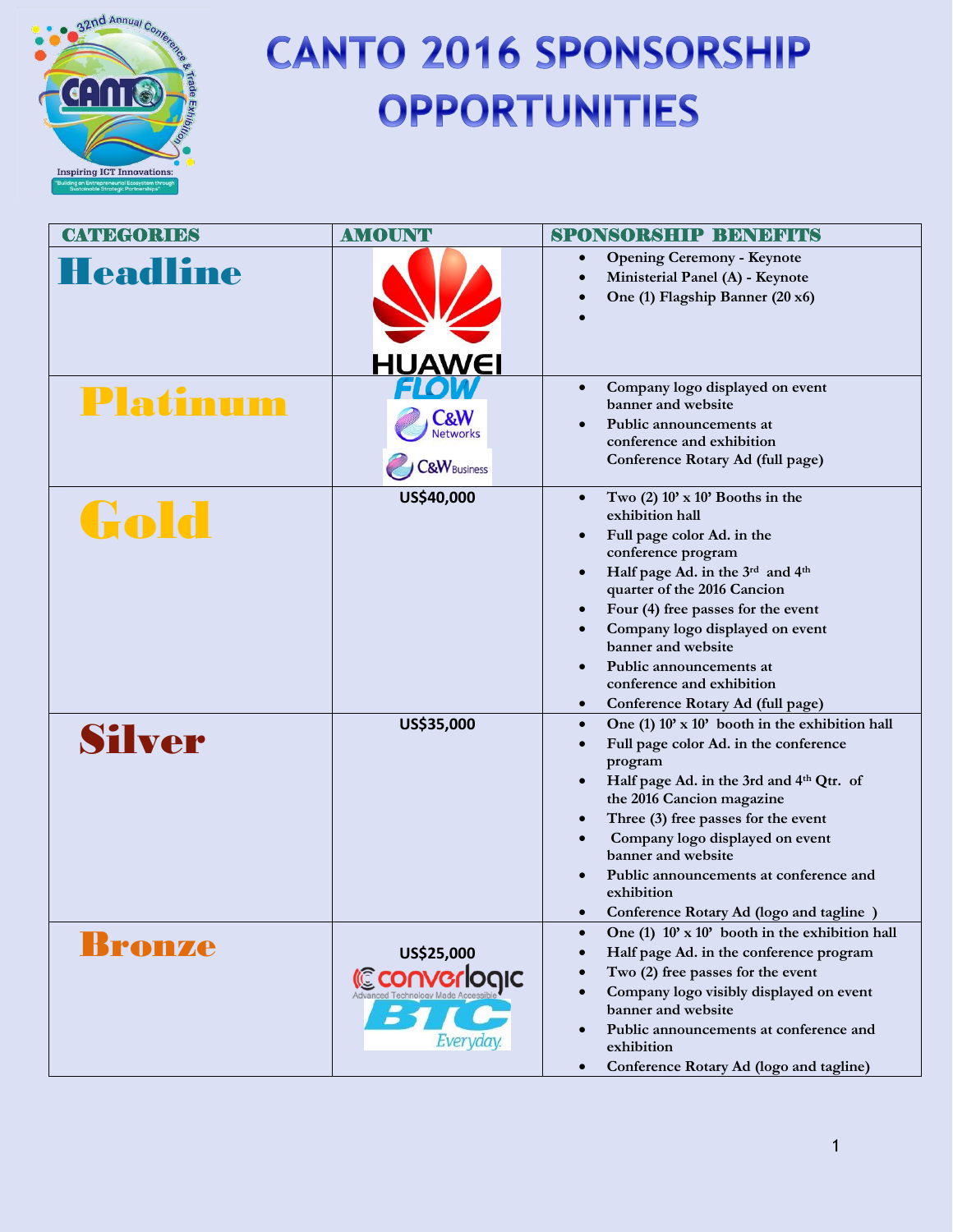| <b>CATEGORIES</b>                                              | <b>AMOUNT</b>                                                           | <b>SPONSORSHIP BENEFITS</b>                                                                                                                                                                                                                                                                                       |
|----------------------------------------------------------------|-------------------------------------------------------------------------|-------------------------------------------------------------------------------------------------------------------------------------------------------------------------------------------------------------------------------------------------------------------------------------------------------------------|
| <b>CANTO 2016 APP</b>                                          | cerillion                                                               | Rotary Ad - Big Screen<br>$\bullet$<br>$3 \times 8$ Banner<br>Company tweets<br>Company logo visibly displayed on event banner<br>and webpage                                                                                                                                                                     |
| Coffee Breaks (5)                                              | US\$10,000<br>ICANN<br>oberthu                                          | One (1) free pass<br>$\bullet$<br>Company logo visibly displayed on event banner<br>$\bullet$<br>and webpage<br>Public announcements at the sponsored coffee<br>$\bullet$<br>break<br>Conference Rotary Ad (logo and tagline)                                                                                     |
| <b>Monday Ministerial Panel/Round</b><br><b>Tables Panel 1</b> | US\$25,000<br><b>FLOW</b><br><b>Networks</b><br><b>C&amp;W</b> Business | Keynote<br>$\bullet$<br>Two(2) $3 \times 8$ banners<br>Full page Ad. in the conference program<br>Company logo visibly displayed on event banner<br>and webpage<br>Public announcements at the sponsored coffee<br>$\bullet$<br>break<br>Conference Rotary Ad (logo and tagline)                                  |
|                                                                |                                                                         | $\bullet$                                                                                                                                                                                                                                                                                                         |
| Lunches (3)                                                    | US\$30,000 (3 stations)                                                 | Three (3) free passes<br>$\bullet$<br>Full page Ad. in the conference program<br>Company logo visibly displayed on<br>event banner and webpage<br>Public announcements at sponsored lunch<br>$\bullet$<br>Conference Rotary Ad (logo and tagline)                                                                 |
|                                                                | US\$10,000 (per station)                                                | One (1) free pass<br>$\bullet$<br>Company logo visibly displayed on event banner<br>and webpage<br>Public announcements at the sponsored lunch<br>$\bullet$<br>Conference Rotary Ad (logo)<br>$\bullet$                                                                                                           |
| <b>Ministerial Cocktail</b>                                    | <b>CYIENT</b>                                                           | Three (3) free passes<br>$\bullet$<br>Full page Ad. in the conference program<br>Ten minute presentation time<br>Company logo visibly displayed on event table tents<br>$\bullet$<br>and webpage<br>Public announcements at sponsored dinner<br>$\bullet$<br>Conference Rotary Ad (logo and Tagline)<br>$\bullet$ |
| <b>Monday</b><br><b>Dinner</b>                                 | amdocs                                                                  | Three (3) free passes<br>$\bullet$<br>Full page Ad. in the conference program<br>Ten (10) minute presentation time<br>Company logo visibly displayed on<br>event table tents & webpage<br>Public announcements at sponsored dinner                                                                                |
|                                                                |                                                                         | Conference Rotary Ad (logo and Tagline)                                                                                                                                                                                                                                                                           |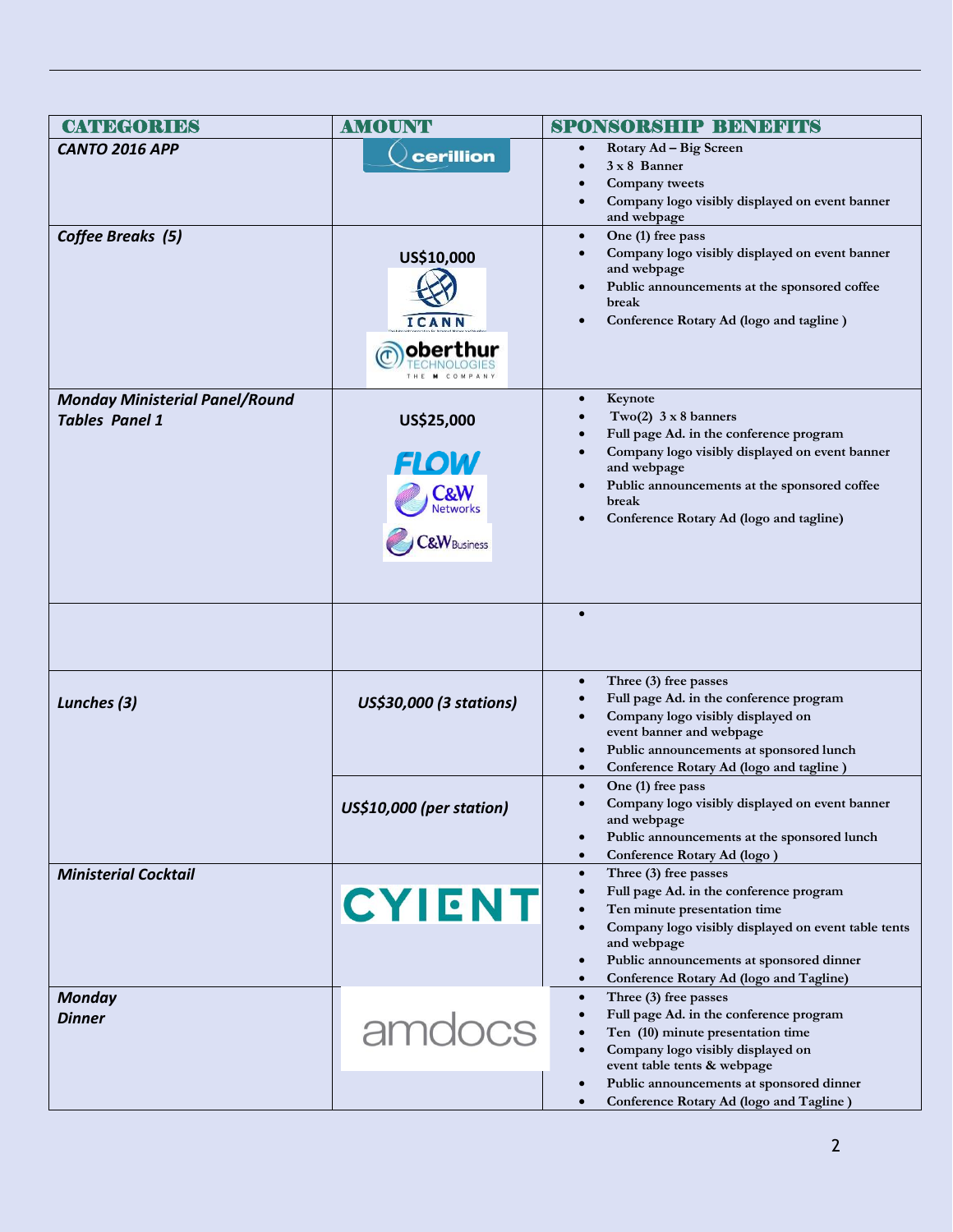| <b>Tuesday Ministerial Panel 2</b>   | <b>Digicel</b>                                            | Keynote<br>Two(2) $3 \times 8$ banners<br>Full page Ad. in the conference program<br>Company logo visibly displayed on event banner<br>and webpage<br>Public announcements at the sponsored coffee<br>break<br>Conference Rotary Ad (logo and tagline)<br>$\bullet$        |
|--------------------------------------|-----------------------------------------------------------|----------------------------------------------------------------------------------------------------------------------------------------------------------------------------------------------------------------------------------------------------------------------------|
| <b>Tuesday Members' Dinner</b>       | <b>Liberty</b>                                            | Two (2) free passes<br>$\bullet$<br>Full page Ad. in the conference program<br>$\bullet$<br>Ten minute presentation time<br>Company logo displayed on event table<br>tents & webpage<br>Public announcements at sponsored event<br>Conference Rotary Ad (logo and Tagline) |
| <b>Maui Jim Branded Sunglasses</b>   | US\$20,000                                                | Two (2) free passes<br>$\bullet$<br>Full page Ad. in the conference program<br>Company logo displayed on event banner &<br>Webpage<br><b>Public announcements</b><br>Conference Rotary Ad (logo and Tagline)                                                               |
| <b>Ministerial Monday Breakfast</b>  | <b>FLOW</b><br><b>letworks</b><br><b>C&amp;W</b> Business | Ten minute presentation time<br>Company logo displayed on event table<br>tents & webpage<br>Public announcements at sponsored event<br>Conference Rotary Ad (logo and Tagline)                                                                                             |
| <b>Ministerial Breakfast Tuesday</b> | <b>Digicel</b>                                            | Ten minute presentation time<br>Company logo displayed on event<br>table tents & webpage<br>Public announcements at<br>sponsored event<br>Conference Rotary Ad (logo and<br>Tagline)                                                                                       |
| <b>Wednesday Cocktail</b>            | <b>C&amp;W</b><br>&W <sub>Business</sub>                  | Three (3) free passes<br>Full page Ad. in the conference program<br>Ten minute presentation time<br>Company logo displayed on event table<br>tents and webpage<br>Public announcements at sponsored event<br>Conference Rotary Ad (logo and Tagline)                       |
| Conference Bags*                     |                                                           | Two (2) free passes<br>Sponsor's logo will be placed on bag (All<br>delegates will receive a bag)<br>Company logo displayed on event banner<br>and webpage<br>Conference Rotary Ad (logo)                                                                                  |
| T- Shirts*                           | <b>Internet</b><br>Society                                | $Two(2)$ free passes<br>Logo on polo shirts (to be worn by all<br>delegates)                                                                                                                                                                                               |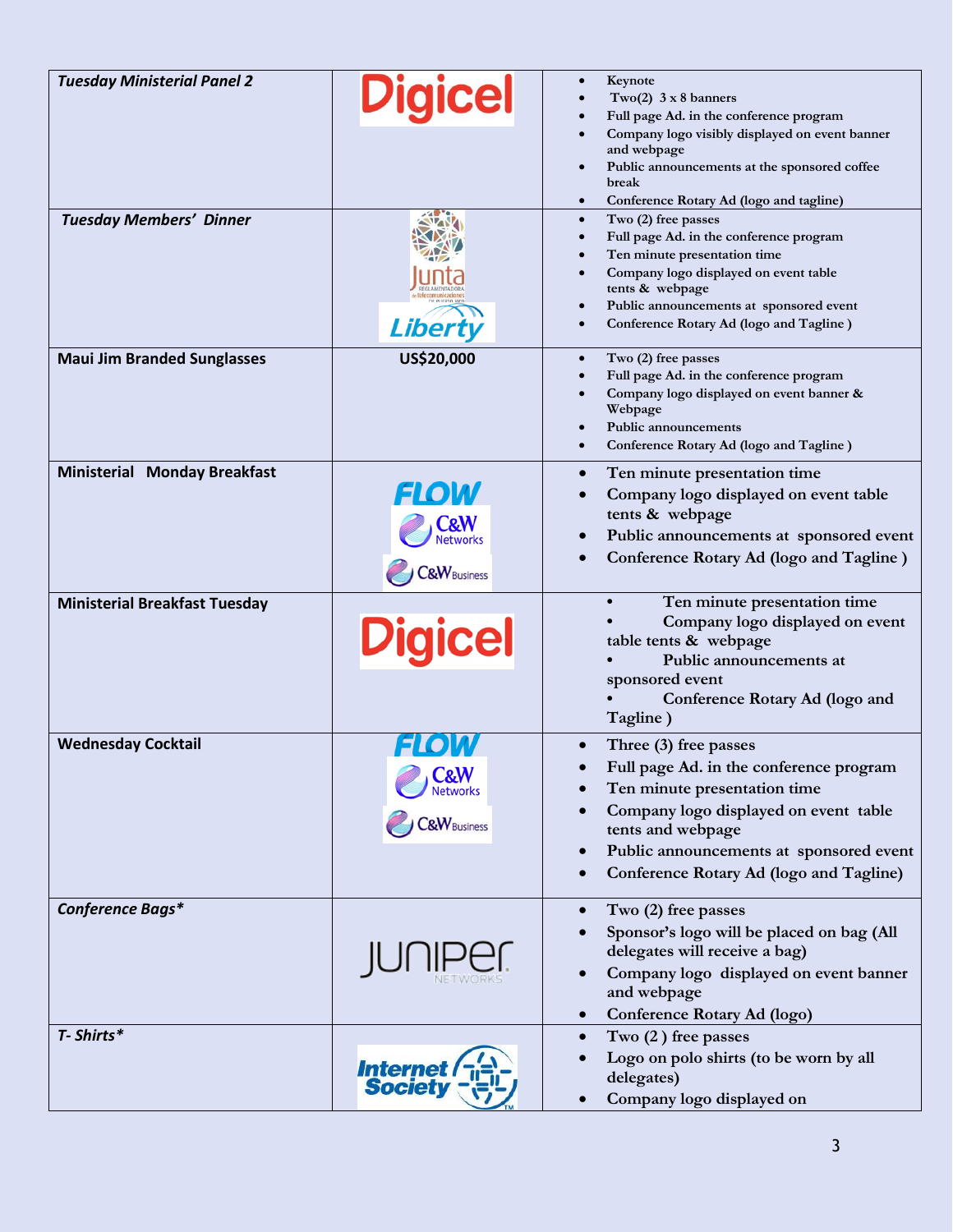|                            |                        | event banner and webpage                                                                                                                                                                   |
|----------------------------|------------------------|--------------------------------------------------------------------------------------------------------------------------------------------------------------------------------------------|
|                            |                        | Conference Rotary Ad (logo)                                                                                                                                                                |
| <b>Conference Program*</b> | US\$10,000             | One (1) free pass<br>$\bullet$<br>Full page color Ad. in back cover of<br>conference program<br>Company logo displayed on event banner<br>and webpage<br>Conference Rotary Ad (logo)       |
| <b>Blue Tooth Speakers</b> |                        | One (1) free pass<br>Full page color Ad. in back cover of<br>conference program<br>Company logo displayed on event banner<br>and webpage<br>Conference Rotary Ad (logo                     |
| <b>Cancion Magazine*</b>   | US\$10,000             | One (1) free pass<br>$\bullet$<br>Full page color Ad. in conference edition<br>of Cancion Magazine<br>Company logo displayed on<br>event banner and webpage<br>Conference Rotary Ad (logo) |
| <b>Annual Directory*</b>   | US\$10,000             | One (1) free pass<br>Full page color Ad. in annual directory<br>Company logo displayed on event banner<br>and webpage                                                                      |
| Lanyards*                  |                        | Company logo on item and logo visibly<br>displayed on event banner and webpage<br>Conference Rotary Ad (logo)                                                                              |
| Powerbank*                 | cuena.                 |                                                                                                                                                                                            |
| <b>Wrist Bands*</b>        | your satellite company |                                                                                                                                                                                            |
| <b>Banners</b>             | US\$2000               | Company logo on item and logo visibly<br>displayed on event banner and webpage<br>Conference Rotary Ad (logo)                                                                              |

 **NB: Items marked with an \*(asterisk) are time sensitive and must be sponsored before a certain timeframe (TBD) to facilitate shipping and sponsorship commitments. Listed Sponsorship prices are provisional and may be subject to change.**

## 10th Annual Human Resource Forum

l